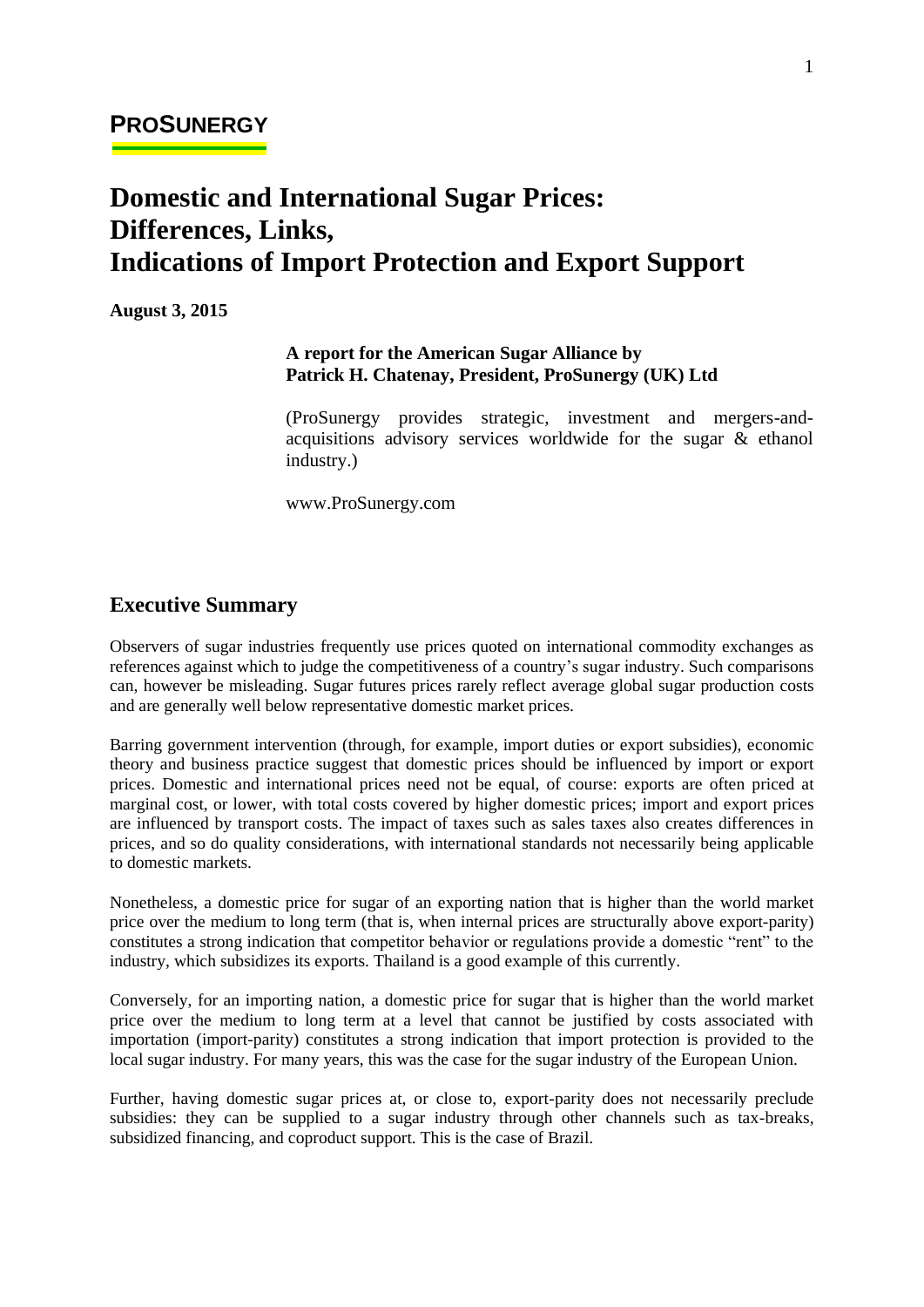| <b>Sample</b>       |                                                  |       |             |       |                |       |                          |       |
|---------------------|--------------------------------------------------|-------|-------------|-------|----------------|-------|--------------------------|-------|
| Data                | <b>Production</b>                                | % of  | Consumption | % of  | <b>Exports</b> | % of  | <b>Imports</b>           | % of  |
| 2014/15             | (mmt)                                            | World | (mmt)       | World | (mmt)          | World | (mmt)                    | World |
|                     |                                                  |       |             |       |                |       |                          |       |
| World               | 173.63                                           | 100%  | 171.42      | 100%  | 56.80          | 100%  | 55.87                    | 100%  |
|                     |                                                  |       |             |       |                |       |                          |       |
| <b>Brazil</b>       | 35.45                                            | 20%   | 12.29       | 7%    | 23.56          | 41%   | $\overline{\phantom{a}}$ | 0%    |
| EU                  | 17.87                                            | 10%   | 18.50       | 11%   | 1.35           | 2%    | 3.03                     | 5%    |
| India               | 25.75                                            | 15%   | 24.32       | 14%   | 2.14           | 4%    | 0.70                     | 1%    |
| <b>Thailand</b>     | 11.20                                            | 6%    | 2.89        | 2%    | 9.40           | 17%   | ۰.                       | 0%    |
| Australia           | 4.60                                             | 3%    | 1.02        | 1%    | 3.68           | 6%    | 0.10                     | 0%    |
| Guatemala           | 2.89                                             | 2%    | 0.74        | 0%    | 2.26           | 4%    | ۰                        | 0%    |
| Colombia            | 2.40                                             | 1%    | 1.73        | 1%    | 0.80           | 1%    | 0.13                     | 0%    |
| Swaziland           | 0.69                                             | 0%    | 0.05        | 0%    | 0.64           | 1%    | -                        | 0%    |
|                     |                                                  |       |             |       |                |       |                          |       |
| <b>Total Sample</b> | 100.84                                           | 58%   | 61.53       | 36%   | 43.80          | 77%   | 3.95                     | 7%    |
|                     |                                                  |       |             |       |                |       |                          |       |
|                     | Source: ISO Quarterly Market Outlook-MECAS(15)10 |       |             |       |                |       |                          |       |

Our sample contains eight countries, which together represent 58% of world production and 77% of world exports.

Countries in the sample show a wide range of differences between domestic and international prices: some countries have internal price levels well above world market prices (EU, Guatemala), in others these prices are close to each other (India, Australia) and, in one, the domestic price is below the world market price (Brazil).

The five countries in our sample with large domestic price premiums over the world market enjoy protection against imports, most of which is due to government intervention, some of which is due to logistical barriers. These are the EU (average premium: US\$ 312 per metric ton), Guatemala (average premium: US\$ 229 per ton), Swaziland (average premium: US\$ 112 per ton), Thailand (average premium: US\$ 108 per ton) and Colombia (average premium: US\$ 96 per ton).

If applied to 2014/2015 domestic consumption (58 million metric tons), the sample's average price premium is US\$ 117 per metric ton and translates into added revenues of US\$ 6.8 billion.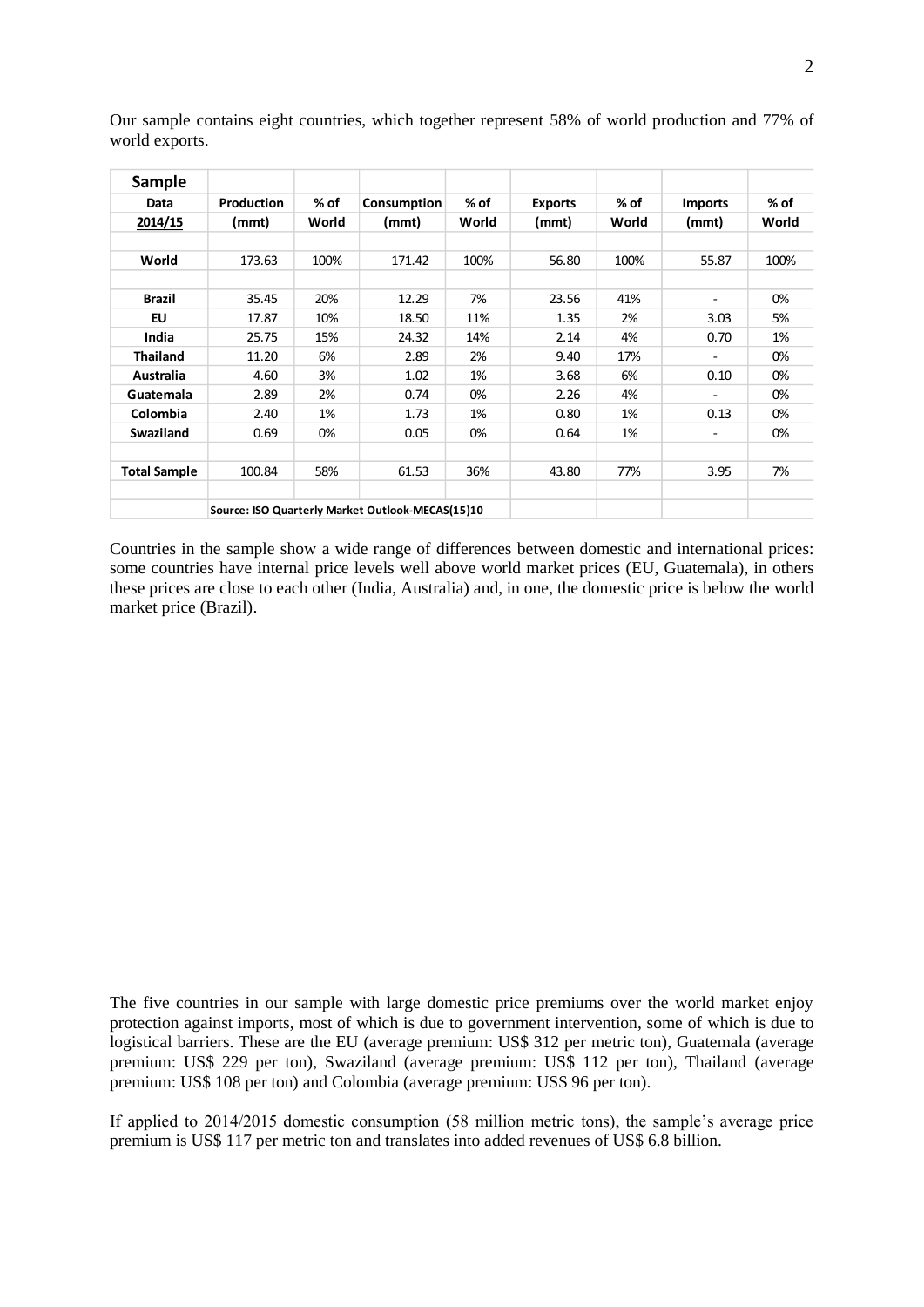The influence of artificial government measures to maintain the higher domestic prices can be considerable, but varies from country to country.

In two countries in the sample, domestic prices are close to world market levels: India (average premium: US\$ 52 per ton) and Australia (average premium: US\$ 14 per ton). Nonetheless, the underlying mechanisms that produce this result are strikingly different: Australia has minimal government-imposed impediments to sugar imports and limited government support for its sugar industry. The Indian sugar industry, on the other hand, benefits both from protection against imports and from large financial transfers to its sugarcane growers, whose electoral importance explains strong federal and state government support. India's domestic prices represent neither its sugar's true production cost nor true import-parity.

With a discount to the world market price, Brazil is the outlier in the sample (average *discount*: US\$ 52 per ton). The discount is close to the rather high average cost of carrying Brazilian sugar to port: economics justify its level. It should come as no surprise that Brazilian domestic sugar prices track the world market price because Brazil, which exports about two-thirds of its production, supplies over 40% of internationally-traded sugar: the world market price must cover Brazilian production costs, otherwise supply will drop and the price will rise.

The discount to world market price does not prove, however, that the Brazilian sugar industry is not supported by government measures. In fact, support is significant: annually, it amounts to at least US\$ 2.5 billion and reduces the industry's cost of production. Given Brazil's dominant position in the world sugar market, this support weighs upon world sugar prices. A ProSunergy 2013 analysis showed that prices at which Brazilian sugar is sold would have to rise by 15% at least to compensate for a disappearance of this government support.

In summary, the sample holds a representative selection of sugar-exporting industries and provides insight into the distortions that influence the level and behavior of world market prices for sugar.

Available data on domestic prices and production costs shows both to be materially higher than world market prices.

A recent survey by the International Sugar Organization of domestic prices in 78 countries from 2005 to 2014<sup>1</sup> concludes: "The world average domestic price at both the retail and the wholesale level remained significantly higher than world market prices." On average in this study, wholesale domestic prices are 46% above world market levels.

LMC International Ltd publishes cost-of-production data across a large sample of sugar industries<sup>2</sup>. Over the period 1998 to 2014, international market prices were 44% below the LMC-determined average cost. The marginal nature of the world market is thus made clear.

An important lesson is that international sugar prices should never be seen as the appropriate benchmark against which to judge a country's sugar industry performance, competitiveness and sustainability.

<sup>&</sup>lt;sup>1</sup> "Domestic Sugar Prices – A Survey", International Sugar Organization, MECAS(15)16, May 2015.

<sup>&</sup>lt;sup>2</sup> "Sugar Production Cost, Global Benchmarking Report", LMC International Ltd, September 2014.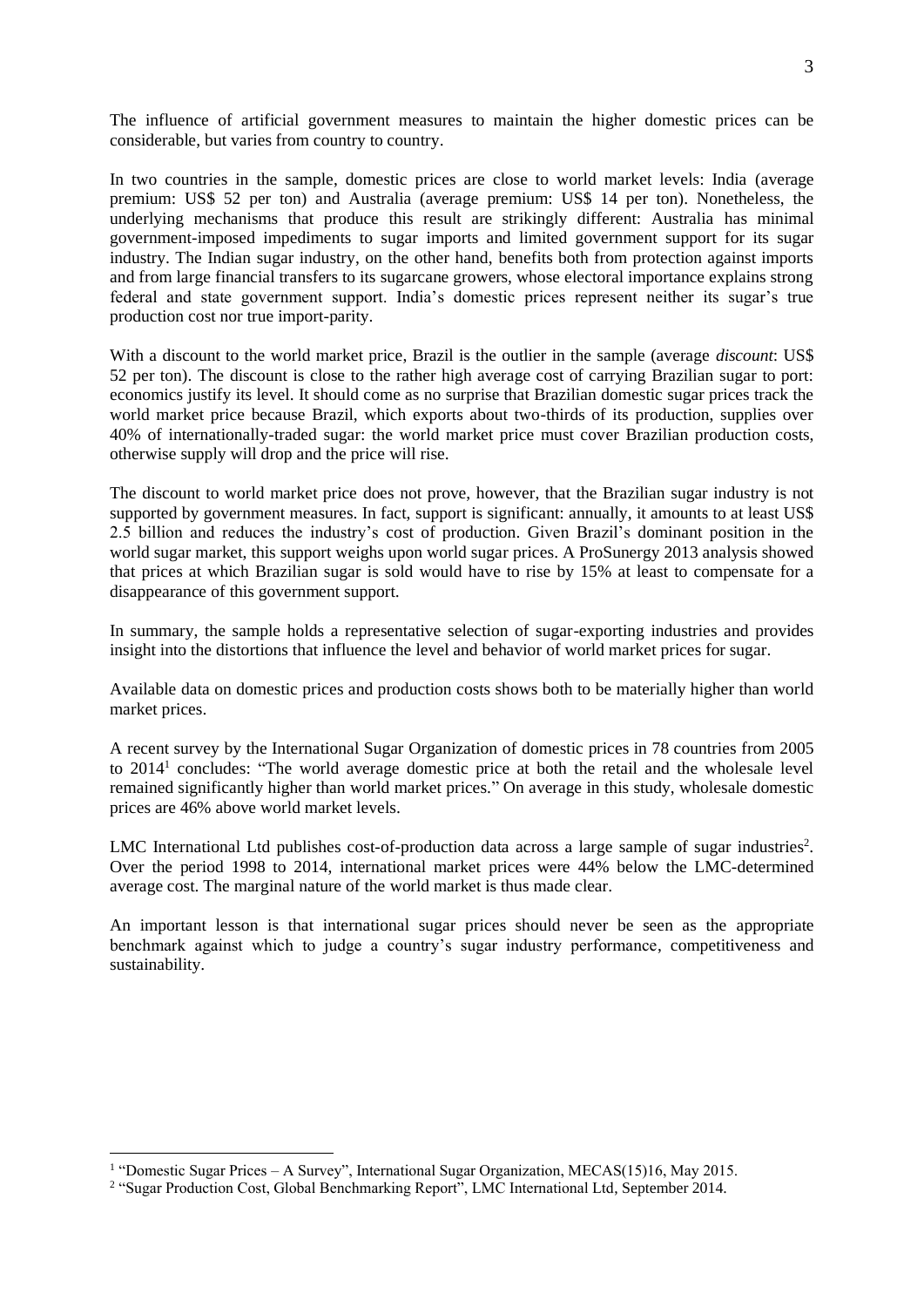### **Methodological Considerations**

Reference prices for sugar traded on the world market are readily available for raw sugar (New York #11 contract) or for refined white sugar (London #5 contract), with a low color rating of 45 ICUMSA.

The reference price for this analysis is the London #5 contract price for a metric ton of refined white sugar<sup>3</sup>. It is deemed "Free on Board" ("FOB") and in bulk<sup>4</sup>.

Generally, export prices are free of domestic taxes, whereas domestic sales include them.

When attempting to compare domestic prices with export prices, differences in sugar quality, packaging, taxes and logistical costs to point of sale ideally should be accounted for. This is not always possible, so recorded price levels should be seen as indicative only.

#### **Sugar Qualities**

In developed countries, domestic markets mainly are supplied with refined white sugar (with a color index of ICUMSA-45 or better). In developing countries, white sugar sales often represent the majority of domestic sales, but this sugar generally is less refined (it has higher color – ICUMSA 150 to 250, or more). Therefore, "white" sugar sale prices in developing countries is often not comparable to the reference international price: should it be offered on the international market, its price would be discounted against the London #5 refined sugar contract price.

For countries without representative domestic refined sugar sales prices, the Thai average domestic price difference between these two qualities has been used to make "plantation white" prices comparable with the reference world price for refined sugar.

Packaging also varies: whereas, in developed countries, refined sugar will be shipped bulk from a mill to industrial clients, who represent 75 to 85% of sales, in developing countries, most sugar will be shipped in bags, most of which will go to retail distribution. No allowance has been made for these differences. Prices in developing countries will reflect bagging whereas, as already mentioned, the London #5 contract is for bulk sugar.

#### **World Market Price**

World market prices used in this analysis are those given by the International Sugar Organization's International Sugar Agreement ("ISA") White Sugar Price Index, which are simple averages of the close quotes for the first two future positions of White Sugar Contract on the Euronext Liffe UK commodity exchange ("London #5 Refined Sugar").

A well-known characteristic of world market prices is their very high variability, be they for raw or refined sugar. This variability is due to external shocks from events such as unexpected climate patterns, exchange rate movements, and import and export policy modifications. It is reinforced by export and import volumes often being indifferent to price, at least in the short and medium term. Sugarcane, which supplies about 80% of the sugar consumed in the world, follows a multi-annual cycle in most areas where it is grown: in a given year, it will be harvested whether the price is right or not<sup>5</sup>. Further, it usually takes 18 months for new sugarcane to ripen, so supply response to high prices is slow.

 $3\text{ 1}$  metric ton = 1.10231125 short tons

<sup>4</sup> "White beet, cane crystal sugar or refined sugar of the crop current at the time of delivery, free running of regular grain size and fair average of the quality of deliveries made from the declared origin from such crop, with minimum polarisation 99.8 degrees, moisture maximum 0.06% and colour of a maximum 45 units ICUMSA attenuation index, all at time of delivery to vessel at the port."

<sup>&</sup>lt;sup>5</sup> India is a notable exception. There, the sugarcane cycle tends to be 2 years.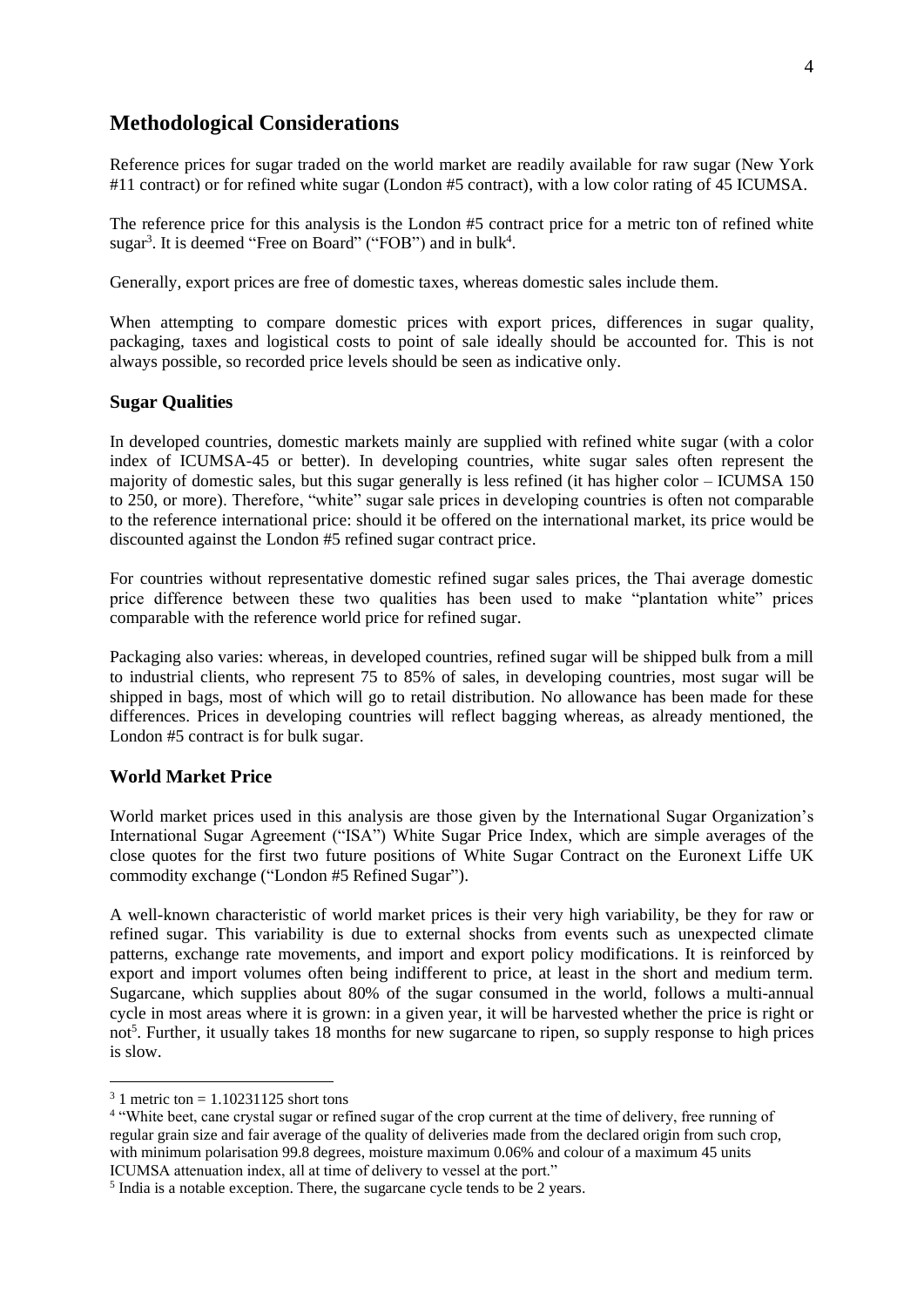In countries that export sugar, the "Free On Board" prices tracked here must cover transportation to the port and ship loading costs.

For importing countries, it must be remembered that prices mentioned in the charts are for "Free On Board" sugar: delivering that sugar at destination entails administrative services, insurance costs, freight charges ("CIF": "costs, insurance and freight", in trade talk), and destination unloading, storage and transportation costs. Therefore, a world market price FOB is not directly comparable to a domestic ex-mill or ex-warehouse price. For importing countries, as a very rough rule of thumb for refined white sugar, one may use US\$ 100 per metric ton as representative of these additional costs. However, the true amount will vary considerably from destination to destination, and from day to day.

#### **World Market Refined Sugar Prices FOB – 2003 to 2015 (US\$ per metric ton)**

The countries whose domestic sugar prices are compared to world market prices here are:

- Brazil
- The European Union
- India
- Thailand
- Australia
- Guatemala
- Colombia
- Swaziland

Together, they produce 58% of world sugar and generate 77% of sugar exports. Their key sugar statistics are shown here: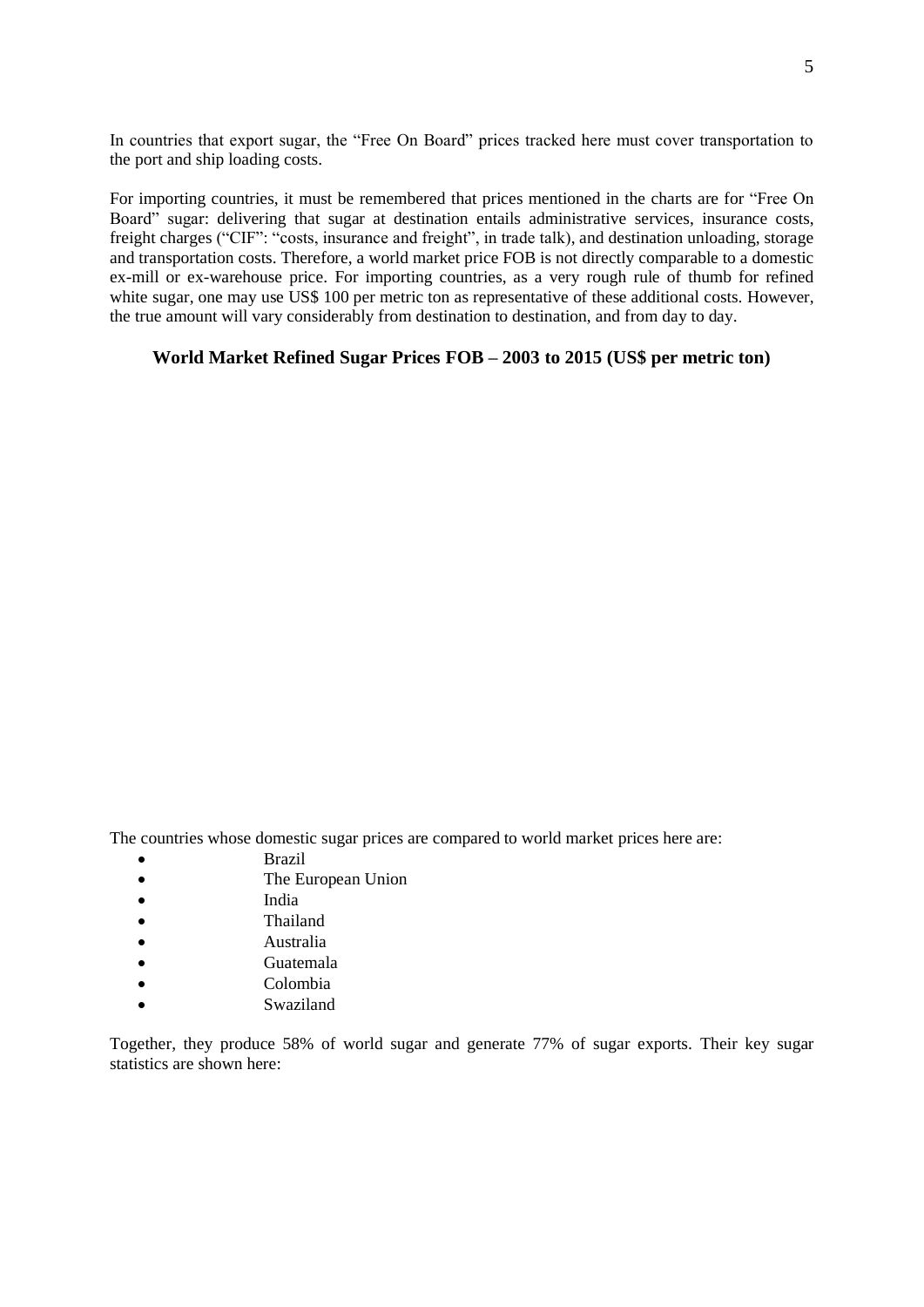| <b>Sample</b>       |                   |        |             |       |                |       |                          |       |
|---------------------|-------------------|--------|-------------|-------|----------------|-------|--------------------------|-------|
| Data                | <b>Production</b> | $%$ of | Consumption | % of  | <b>Exports</b> | % of  | <b>Imports</b>           | % of  |
| 2014/15             | (mmt)             | World  | (mmt)       | World | (mmt)          | World | (mmt)                    | World |
|                     |                   |        |             |       |                |       |                          |       |
| World               | 173.63            | 100%   | 171.42      | 100%  | 56.80          | 100%  | 55.87                    | 100%  |
|                     |                   |        |             |       |                |       |                          |       |
| <b>Brazil</b>       | 35.45             | 20%    | 12.29       | 7%    | 23.56          | 41%   | $\overline{\phantom{a}}$ | 0%    |
| <b>EU</b>           | 17.87             | 10%    | 18.50       | 11%   | 1.35           | 2%    | 3.03                     | 5%    |
| India               | 25.75             | 15%    | 24.32       | 14%   | 2.14           | 4%    | 0.70                     | 1%    |
| <b>Thailand</b>     | 11.20             | 6%     | 2.89        | 2%    | 9.40           | 17%   | $\overline{\phantom{a}}$ | 0%    |
| Australia           | 4.60              | 3%     | 1.02        | 1%    | 3.68           | 6%    | 0.10                     | 0%    |
| Guatemala           | 2.89              | 2%     | 0.74        | 0%    | 2.26           | 4%    |                          | 0%    |
| Colombia            | 2.40              | 1%     | 1.73        | 1%    | 0.80           | 1%    | 0.13                     | 0%    |
| Swaziland           | 0.69              | 0%     | 0.05        | 0%    | 0.64           | 1%    | $\overline{\phantom{a}}$ | 0%    |
|                     |                   |        |             |       |                |       |                          |       |
| <b>Total Sample</b> | 100.84            | 58%    | 61.53       | 36%   | 43.80          | 77%   | 3.95                     | 7%    |
|                     |                   |        |             |       |                |       |                          |       |
|                     |                   |        |             |       |                |       |                          |       |

The sample contains countries that experienced very high price premiums over the world market and one whose domestic prices were at a discount to world market, on average and over the periods observed.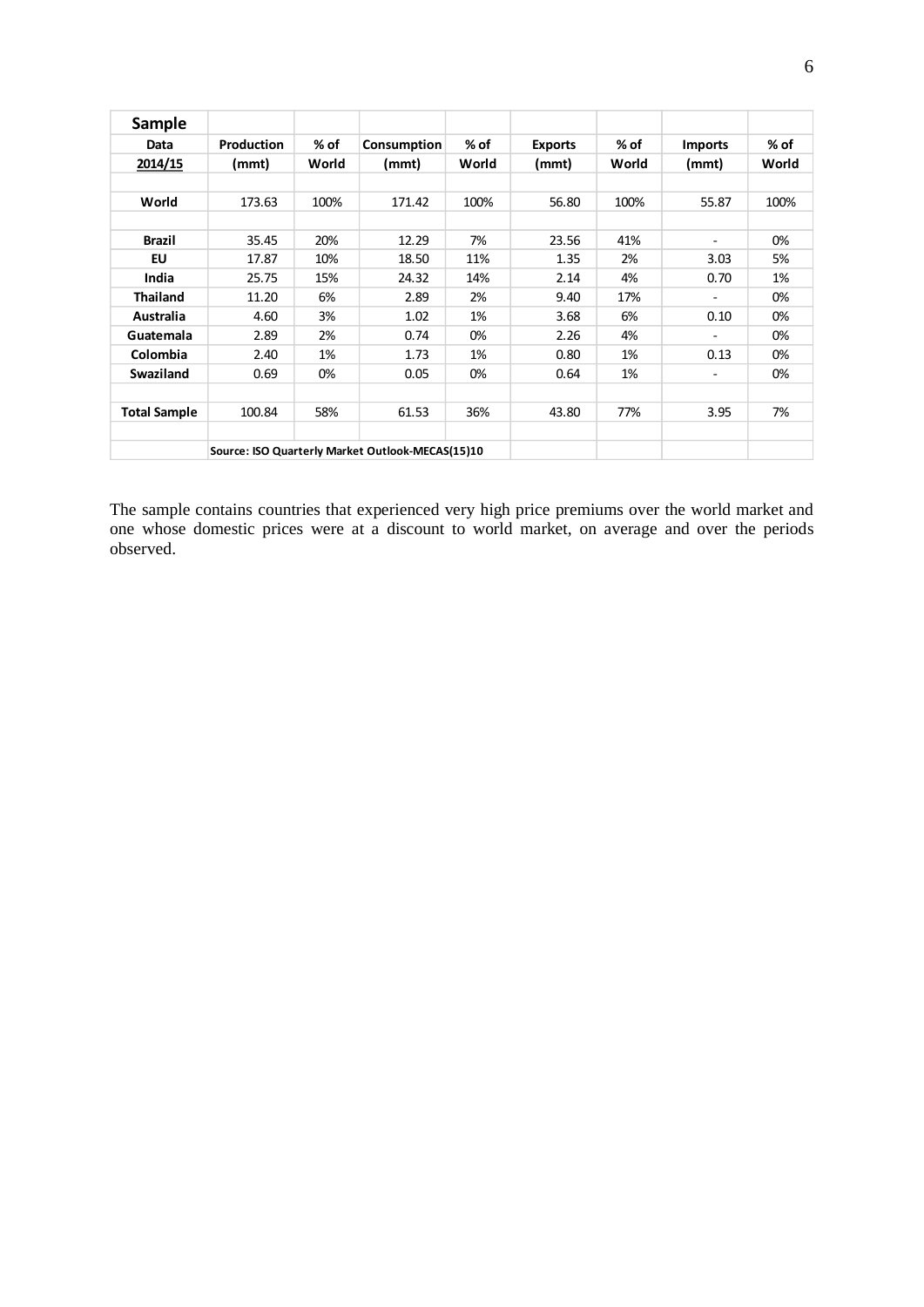### **Brazil**

Prices for Brazil are for "Cristal" sugar ex-mill São Paulo State, in 50 kg bags, net of taxes. The source is CEPEA/ESALQ, the Brazilian institute that tracks prices used to calculate the price to be paid for the sugarcane based upon the CONSECANA formula. The color rating of "Cristal" sugar is 150 to 180 ICUMSA, so this price series here is increased by 5.4% (Thailand quality differential basis) to approximate the price of the refined sugar quoted on the London exchange, which has 45 ICUMSA.

As the world's largest exporter of sugar by far, the relationship between Brazilian domestic and export prices is of particular interest. As shown in the chart hereafter, the price obtained on Brazil's internal market generally is lower than the FOB export price; on average, it is 12% below. The differential amounts to US\$ 50/mt.

This should not come as a surprise, as costs from most mills to port are high (around US\$ 50/mt), domestic competition between mills is strong and because Brazil, with a 40%+ market share of world trade, sets the world market price. This does not mean, however, that the world market price is undistorted: as shown in a previous study produced for the ASA, Brazil's sugar and ethanol industry enjoys support mechanisms which, taken together, provide benefits at least equivalent to a 15% premium for its sugar sales<sup>6</sup>. Brazilian government support for its sugar industry amounts to US\$ 2.5 billion per year, at minimum.

**Brazil: Refined Sugar Prices – Domestic vs. World Market – 2003 to 2015**

<sup>&</sup>lt;sup>6</sup> "Government Support and the Brazilian Sugar Industry" - March 16th, 2013 - ProSunergy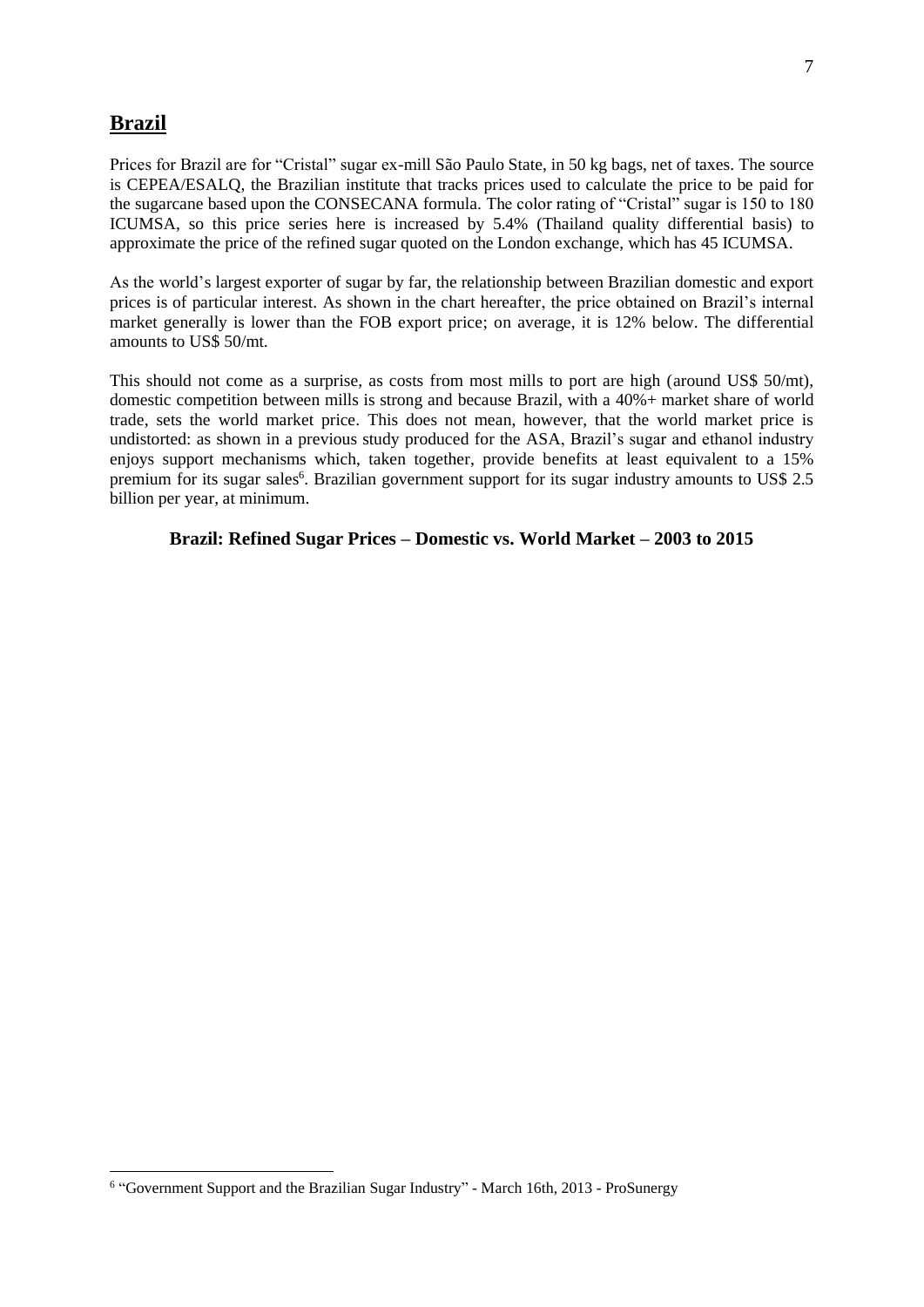### **European Union**

Price information for the EU is given by the European Union Commission, which tracks average bulk ex-works price for refined sugar (45 ICUMSA) monthly declared by a large sample of operators. It is therefore robust data.

Over the period for which the price series is available, 2006-14, EU internal prices were 64% above world market prices on average (US\$ 312/mt), the highest spread in our sample.

The spread between domestic EU prices and world prices is remarkably unstable. The instability results from profound change in the European Sugar Regime during the period under review and from movements in the US\$/EUR exchange rate.

#### **E.U: Refined Sugar Prices – Domestic vs. World Market – 2006 to 2015**

From 2006 to 2009, the EU's official reference price dropped from EUR 632 to 404 per metric ton (US\$ 946/mt to US\$ 480/mt<sup>7</sup>). This was partially compensated by a strengthening Euro. In dropping its official reference price, the EU Commission fully intended domestic prices to close in on world market prices. That happened from 2009 to 2011. But, in 2012 and 2013, these prices diverged strongly again when a drop in domestic supply, and production problems in countries with preferential access, coincided with high world market prices. Domestic prices surged.

The precipitous internal EU price drop in 2014 is due to aggressive domestic operator pricing following above-normal imports encouraged by the EU Commission, which opened successful low- or zero- import duty auctions. Combined with an erratic but continuous erosion of the Euro, some 17% since July 2008, this caused the gap with the world price to shrink.

<sup>7</sup> At average exchange rates for 2006 and 2009 respectively.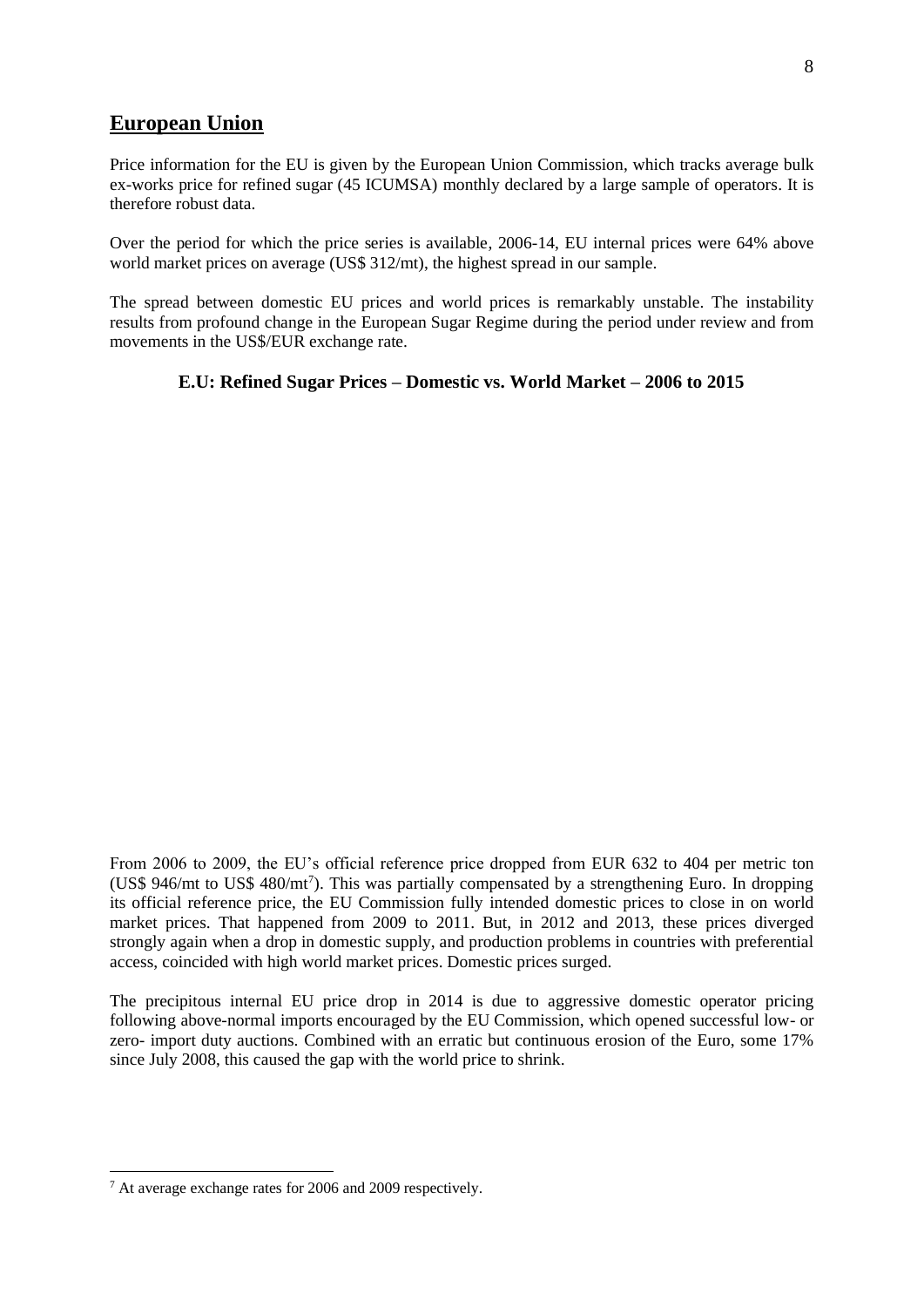### **India**

Indian prices come from the National Commodity & Derivatives Exchange Limited (NCDEX), based on settlements front-month futures on a continuation chart. The quality is Plantation White (150 ICUMSA), with a medium size granule ("Grade M"). Prices are ex-warehouse in major delivery centers. As with Brazil, this price series is increased by 5.4% (Thailand quality differential basis) to approximate the price of refined sugar.

Prices include taxes and levies. Levies appear to be related to sugar support measures and should therefore be included in sugar industry revenue. Taxes are complex (there are State taxes and federal taxes, including taxes on trade between States) and have not been neutralized. So the observed price level may be a little higher than a strict comparison would warrant.

#### **India: Refined Sugar Prices – Domestic vs. World Market – 2003 to 2015**

On average over the period, observed Indian prices are 12% above world market (US\$ 52/mt).

India is neither a strong exporter, nor a large importer. That its domestic price appears so close to world market levels and rather well correlated is somewhat surprising because neither is India a competitive producer: production is heavily subsidized through mandatory sugarcane prices imposed on sugar mills by State and federal authorities. The Indian sugar industry is subject to state government controls, with sugar industry licensing, specified cane procurement areas for sugar mills, and cane pricing. Today, mills arrears on cane payments top US\$ 3.3 billion, and cannot be honored without government intervention.

In India, there is little or no cross-subsidization of exports through domestic market prices, but there are direct subsidies mostly paid to cane growers and on exported sugar. The compatibility of the latter with India's international trade obligations has been questioned by other nations.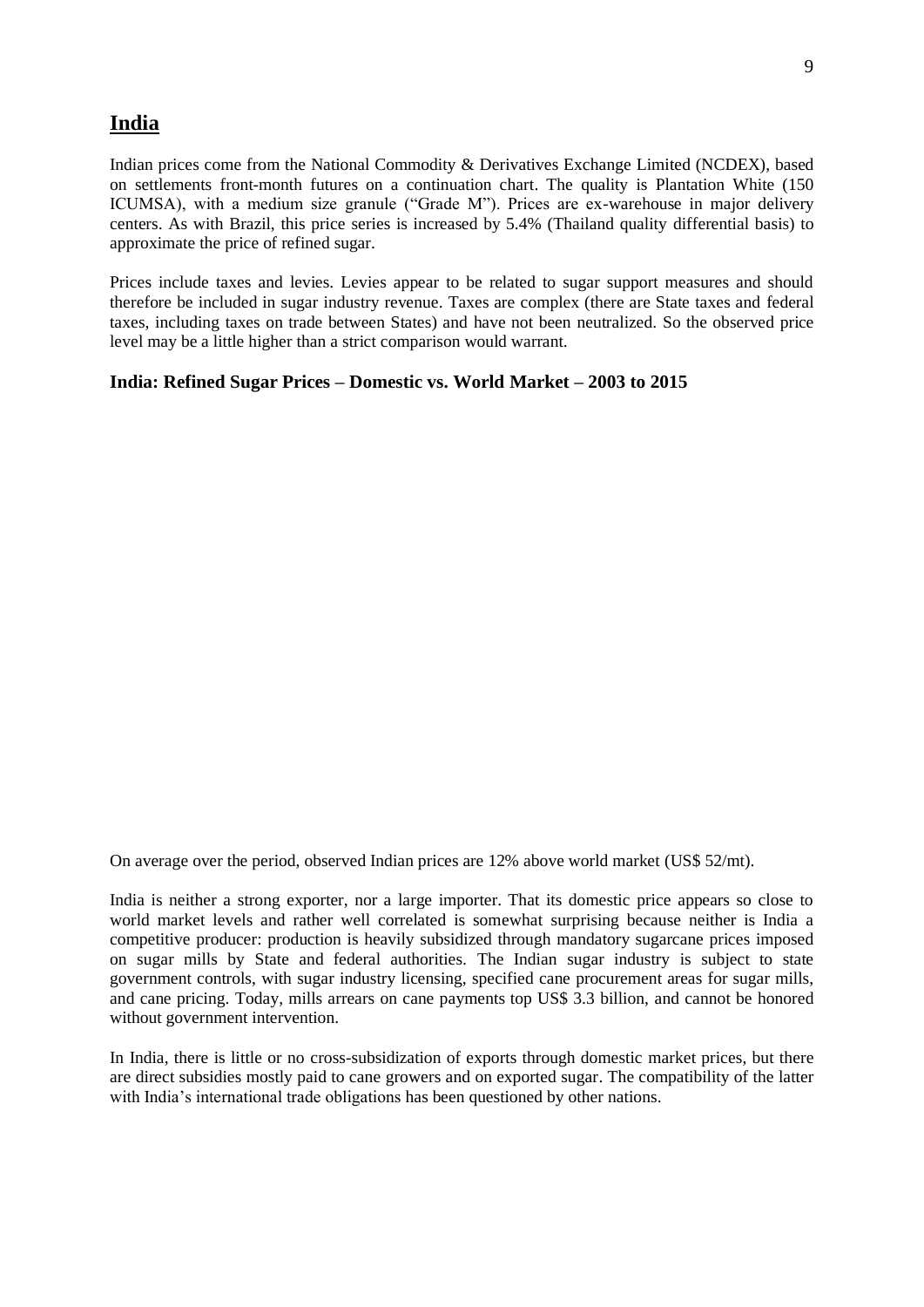# **Thailand**

The data for Thailand comes from the Thai Office of the Cane and Sugar Board. Prices are for refined sugar wholesale ex-works and include a Value Added Tax. Thai VAT on sugar is used to support the sugar industry and cane farmers: when domestic price is compared with world market price, the tax must not be deducted.

Thailand's domestic market is supplied with both "plantation white" and "refined" sugar. Domestic demand of 2.5 million tons is 60% plantation white sugar and 40% refined.

**Thailand: Refined Sugar Prices – Domestic vs. World Market – 2003 to 2014**

Thai sugar producers enjoy a 25% spread above the world market price (US\$ 108/mt). Such a situation is abnormal for a country that exports about 85% of its production. Logic would dictate that internal prices align themselves closely to export prices. This situation results from a sugar policy mandating high domestic prices.

The Thai government implements a sugar policy that, like the old EU Sugar Regime, legally separates a domestic market with a (high) price guarantee and an export market, which are co-managed by the industry and the government<sup>8</sup>.

In Thailand, internal market prices cross-subsidize exports.

<sup>8</sup> See "Thailand's Sugar Policy: Government drives production and export expansion", Antoine Mériot, Sugar Expertise LLC, June 3 2015.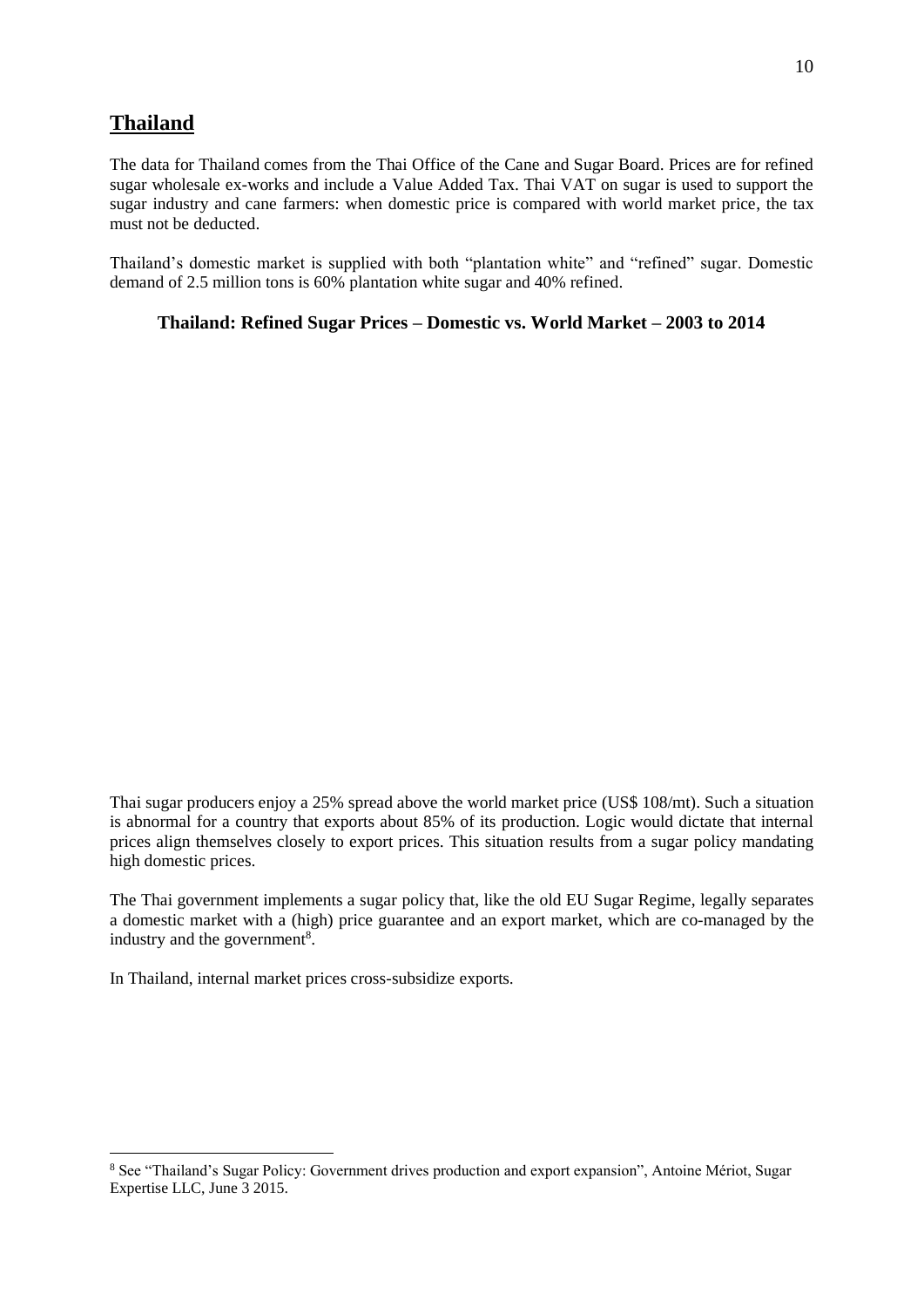# **Australia**

The data for Australia are wholesale prices used for modelling by OECD/FAO obtained through the International Sugar Organization. It is not known whether the prices include taxes or whether this is refined sugar (though that is probable). The data does not cover the whole period.

On this basis, the observed price premium over the world market is only 3% (US\$ 14/mt). This makes sense, given that Australia exports 80% of its production: domestic prices should track export-parity closely.

Further, the generally strong Australian dollar puts pressure on internal commodity pricing. In fact, the combination of a strong currency and high exposure to the world market makes the future of the Australian sugar industry most uncertain.

Indeed, faced with low world sugar prices in the early 2000's, the Australian federal government initiated programs to aid the industry that totaled AUD 560 million (about US\$ 444 million) during 2002-2007, and the state of Queensland provided additional assistance. Should current low world prices persist, Australian cane growers may need more support.

### **Australia: Refined Sugar Prices – Domestic vs. World Market – 2005 to 2014**

The Australian sugar industry is exposed to world market conditions. In Australia, import duties on sugar are not applied currently and refined sugar is sometimes imported from Thailand and Indonesia.

Australia is a price taker whereas Brazil, which also has low domestic prices in relation to international prices, is the world market price maker.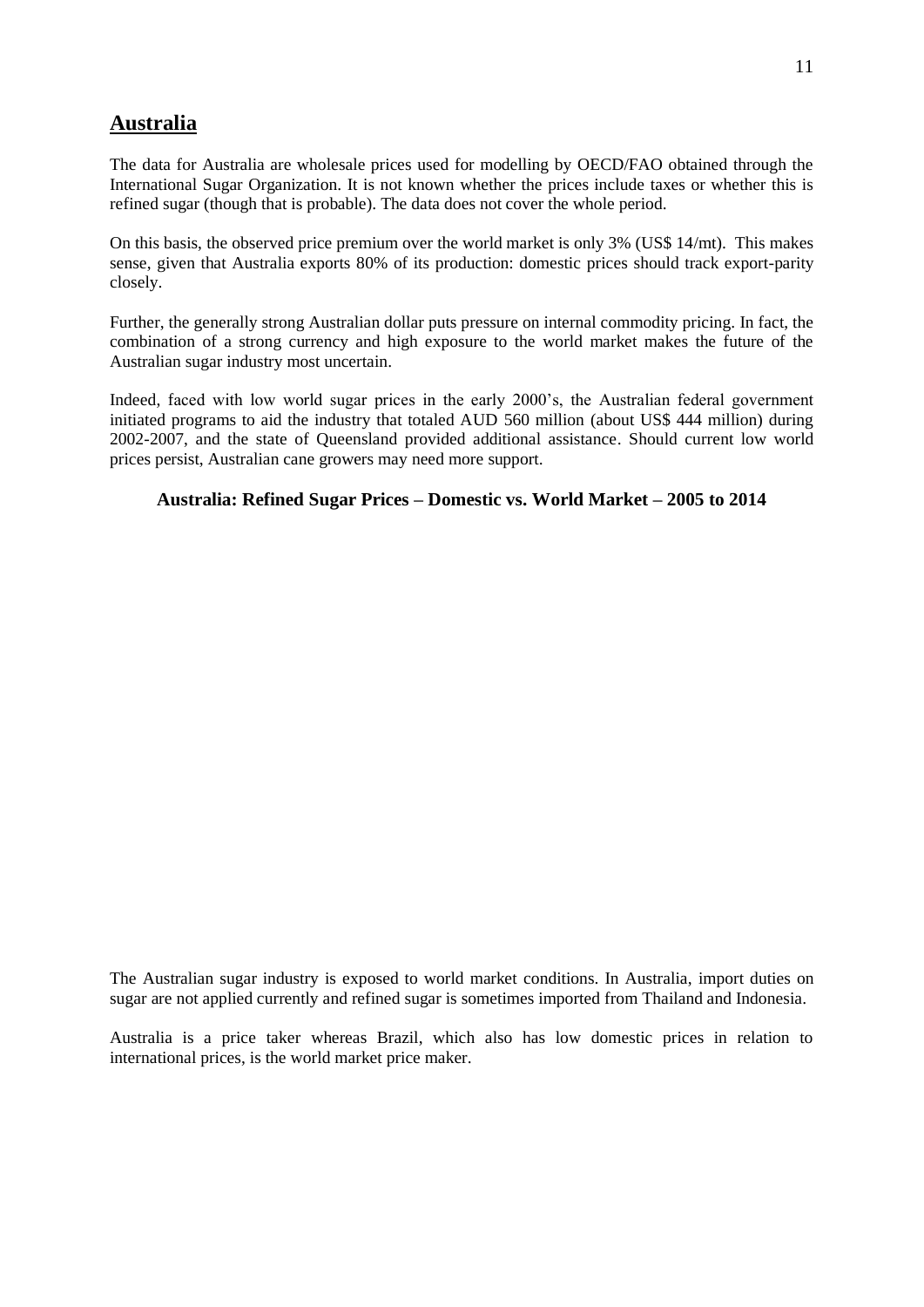### **Guatemala**

The ISO has provided the price data for Guatemala. The nature of this price is not known.

Like Australia, Guatemala is a vigorous exporter, shipping over 70% of its production to foreign customers. Unlike Australia, its sugar industry enjoys a significant disconnection between internal and external prices: the domestic price premium over world market is 54% on average (US\$ 229/mt).

Why are Guatemalan domestic prices not close to export parity? The answer is market organization by the industry. The industry runs a single desk exporting organization: all exports are managed through the ASAZGUA (the Sugar Producers Association) and the Ministry of Economy has to approve exports. The Sugar Board of Guatemala establishes production goals, sets sugarcane prices, and allocates exports for the country's US sugar quota.

#### **Guatemala: Refined Sugar Prices – Domestic vs. World Market – 2003 to 2013**

For many years, Guatemala has mandated vitamin A fortification of all sugar sold in country. This form of non-tariff barrier undoubtedly discourages imports. The cost of vitamin A fortification can be estimated at some US\$ 11 per metric ton of sugar so it cannot justify the US\$ 229/mt domestic price premium mentioned above<sup>9</sup>.

The data clearly suggest that Guatemala practices cross-subsidization of sugar exports by high internal prices.

<sup>9</sup> See "Fortification of Vegetable Oil and Sugar with Vitamin A in Uganda – Progress, Issues, Costs and Prospects" by Jack Fiedler, Ph.D. Social Sectors Development Strategies A2Z / Ronald Afiidra Bsc A2Z Fortification Advisor, Uganda / Omar Dary, Ph.D. A2Z Food Fortification Specialist, Washington D.C. - The USAID Micronutrient and Child-blindness Project – AED - Washington DC - May 2009.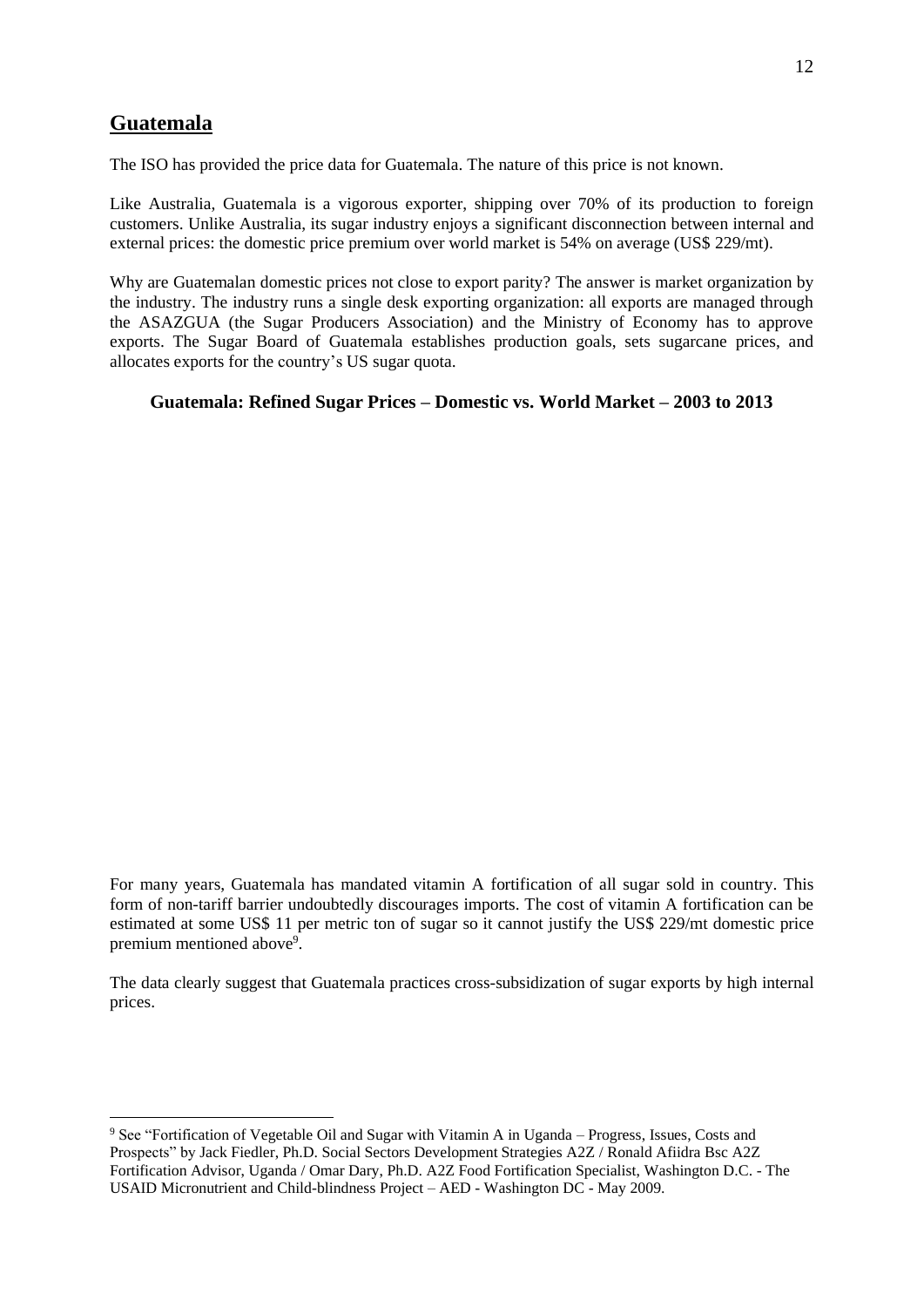### **Colombia**

Colombia's Departamento Administrative Nacional de Estadística (DANE) is the source for prices. Line 23520010 of table 6.2 of its Encuesta Anual Manufacturera – EAM – records annual wholesale sales in pesos (COP) and volumes for refined sugar.

Colombian domestic prices enjoy a healthy premium over world market prices – 22% on average over the period (US\$ 96/mt). Indeed, in May 2015 Colombia's competition authorities submitted a report to the public prosecutor that recommends fines for the main sugar producers because they allegedly colluded to prevent imports.

**Colombia: Refined Sugar Prices – Domestic vs. World Market – 2003 to 2013**

Internal transport in Colombia is expensive, with geography and poor road infrastructure weighing upon costs, so the price effect of imports would be confined to coastal areas near major ports. Moreover, Colombian production costs are low: it is likely that the industry could fend off most imports.

Nonetheless, Colombian exports represent over 30% of production: the domestic premium could be lower, i.e. closer to export-parity. This indicates that some type of cross-subsidization may be occurring and the existence of a single-desk export organization would support that indication. Whether this is due to illegal producer collusion or to sensible decisions (one does not sell to one's regular market at marginal cost) will be seen when the results of the government's current competition authority investigations are out.